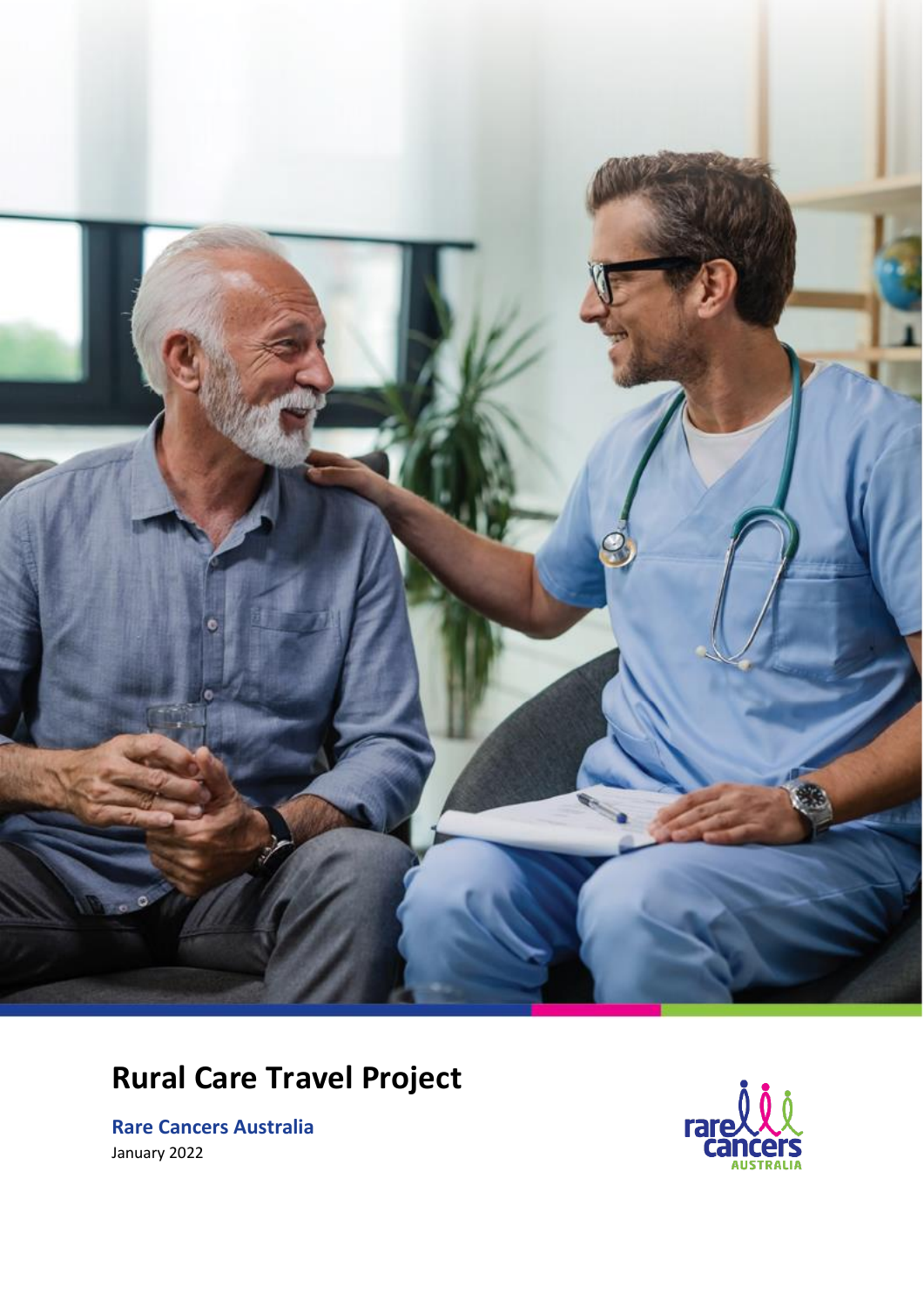## **Introduction**

Rare Cancers Australia Ltd (RCA) is a charity whose purpose is to improve the lives and health outcomes of Australians living with rare and less common cancers. Founded in 2012 by Kate and Richard Vines, RCA has supported cancer patients with rare and less common cancers for the last decade. Through this shared journey, RCA have come to learn what matters most to patients, their families, and carers. We have also been made acutely aware of the health system's failure to meet the needs of cancer patients consistently, particularly those with rare and less common cancers on non-curative pathways. Patients frequently approach RCA looking for help to access treatment options. In more recent years, our patient support navigators have started to receive a growing number of calls from patients with complex cancers that were historically considered 'common' and who have exhausted standard treatments. There is growing demand to support these patients – to pay for diagnostic screening tests, to find and access clinical trial treatments, to participate in special access programs or to find ways to pay for therapies that are not reimbursed.

Now more than ever it is important that we look for new ways to support all Australians – not just the wealthy – to have affordable and timely access to the best treatment and medical technologies. RCA maintains that no patient, family, or carer should be significantly out of pocket in the pursuit of treating their disease. It is the fundamental right of every Australian to have access to the best health care at an affordable cost.

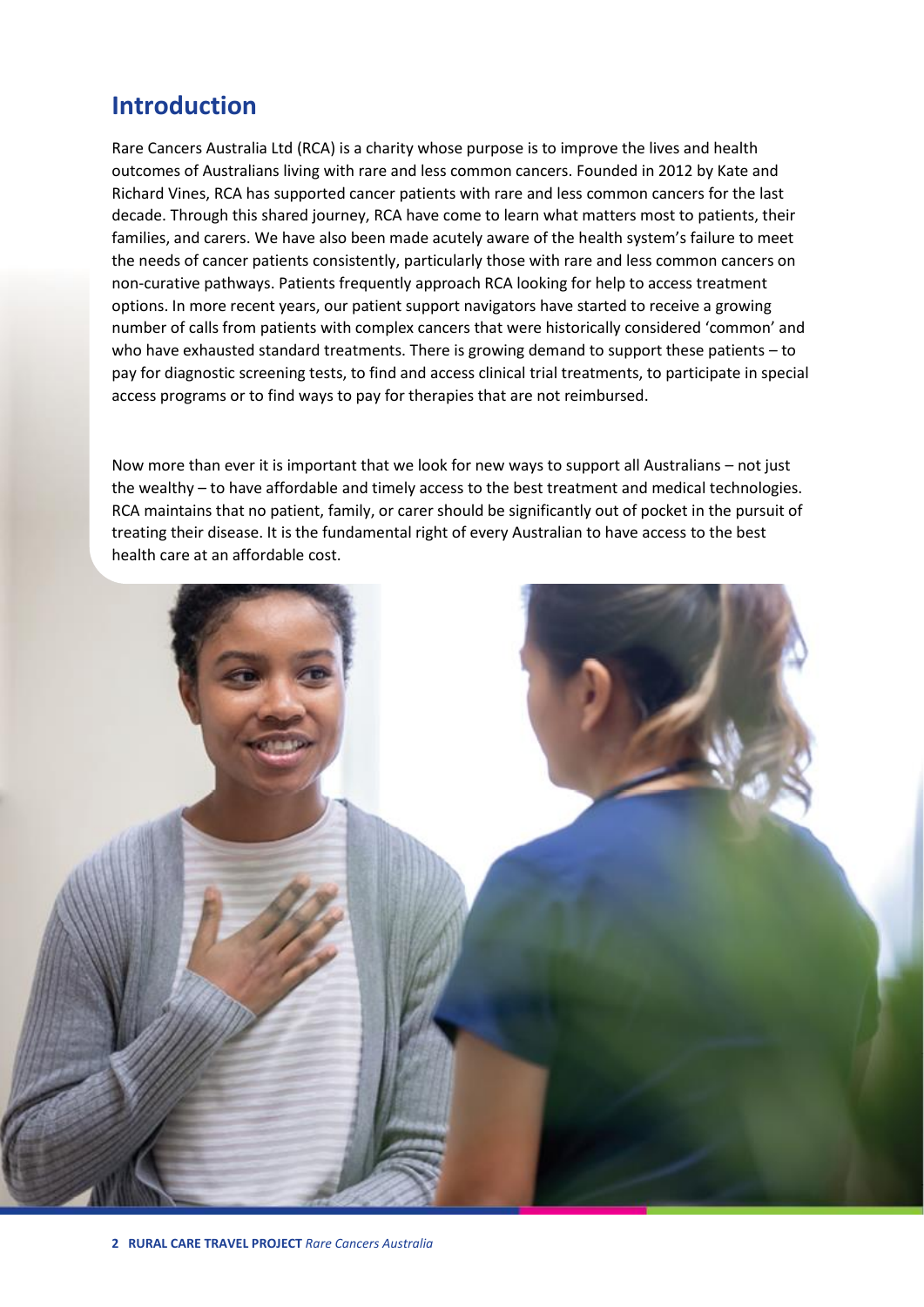# **Proposal**

## Rural Care Travel Project

Rare Cancers Australia is seeking Commonwealth support to undertake a pilot program to support people living with cancer in rural and regional Australia to access investigator-led clinical trials away from home.

It is proposed that the Rural Care Travel Project will operate as a two-year pilot in conjunction with some of the Australian Centers of Excellence such as the Peter MacCallum Cancer Centre in Melbourne (Peter Mac Centre).

The pilot would involve supporting up to 200 patients in the first year to travel to a treatment centre such as the Peter Mac Centre to participate in clinical trials. Once the pilot is established, the second year sees the Rural Care Travel Project extended to other treatment centres and an increase to 500 patients will be assisted. To be eligible, patients would need to live in rural, regional or remote Australia and meet the criteria of the patient transport/travel assistance scheme in their home state or territory, noting that, currently, the schemes do not cover clinical trial participation.

The pilot would include funding of \$3,800 per patient – this constitutes funding for the costs of the patient's travel and accommodation, and additionally, funding of \$600,000 per year to support infrastructure and staff within RCA. The pilot will be led by RCA and supported by multi-channel support service including a website and telephone hotline.

Conversations with the Peter Mac Centre have been promising as the potential initial location for the pilot and it has indicated an in-principle willingness to participate. The Peter Mac Centre have provided data which supports the clear and urgent need for this type of program; Peter Mac conducts many of the cancer clinical trials patients are regularly required to travel long distances to. We understand the important work being undertaken in tele trials, and highlight that for many clinical trials, traveling to treatment centres will remain a reality. Once the first year of the pilot is complete, it would be broadened to include other major cancer treatment centres across Australia in year two.

## Why is this needed?

AIHW data shows that almost a third of Australians live in rural, regional and remote areas. People living in these areas face unique challenges due to their geographic location and often have significantly poorer health outcomes, including poorer cancer survival rates and shorter life expectancies, than people living in metropolitan areas.

Anecdotally, we know that approximately  $1,500 - 2,000$  Australians are participating in cancer clinical trials at any one time. About one third of these people are estimated to be from rural, regional, or remote Australia. The Peter Mac Centre alone is currently running 500 cancer clinical trials.

The Minister for Health has stated that people in rural, regional and remote Australia should not be disadvantaged when it comes to accessing clinical trials, purely because of where they live. Yet we know that these patients currently don't receive the same level of support or have access to the same clinical trial options as those living in metropolitan areas, and they frequently pay for that inequity with their lives.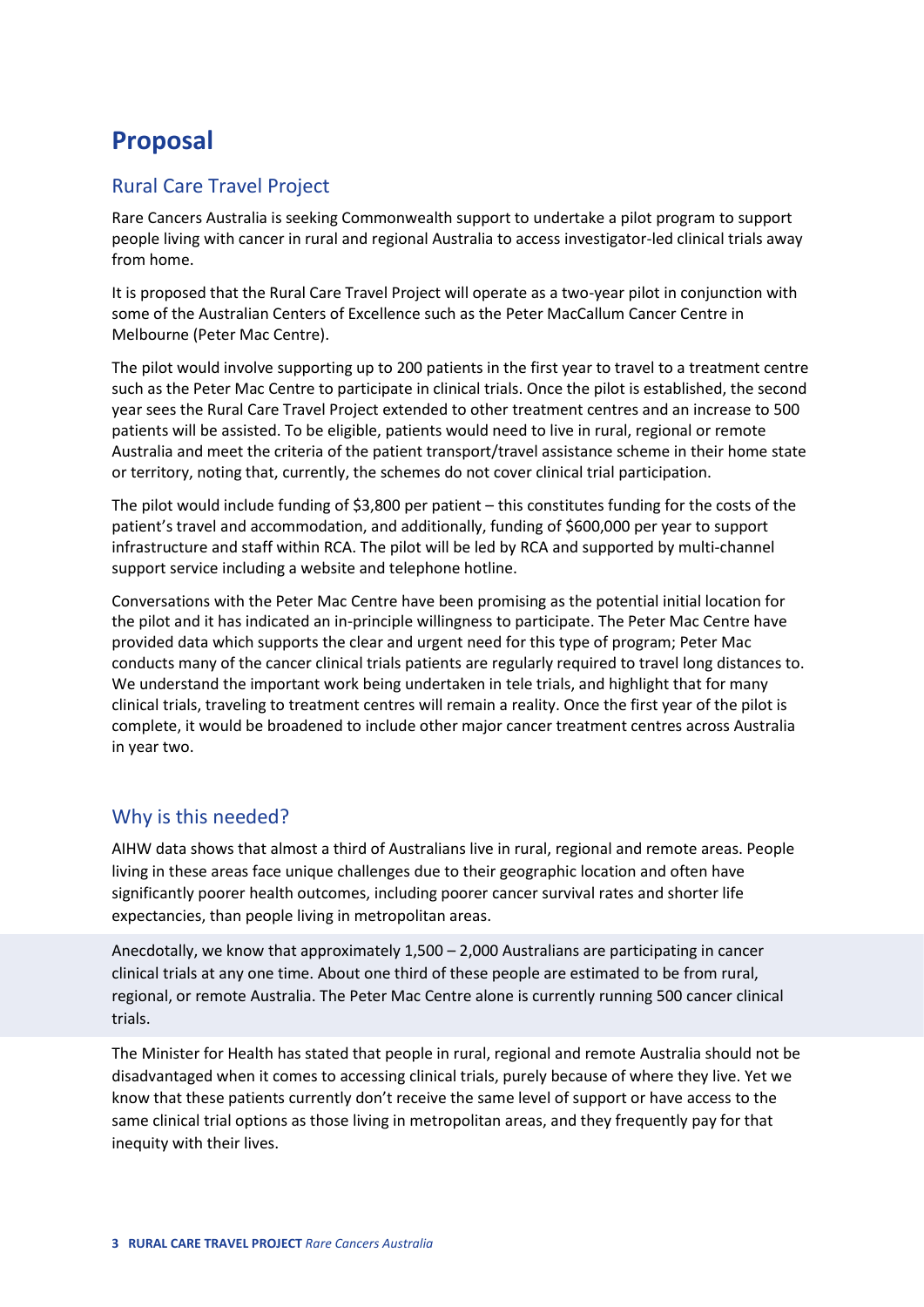While travel and accommodation schemes are available in each state and territory to assist patients with accessing treatment, the schemes do not cover costs associated with participating in Government funded investigator-led cancer clinical trials. This differs from a pharmaceutical company-led trial, where costs to the patient are usually covered by the company. This is a critical issue, as many complex clinical trials are undertaken in metropolitan centers, requiring rural and regional people with cancer to travel away from home and even interstate in order to participate in potentially life extending opportunities.

Data from the Peter Mac Centre shows that between 2016 and 2021, there were more than 277,000 visits to Peter Mac from people who were not from metropolitan Melbourne. This included more than 3,000 visits from South Australians, almost 6,000 visits from Queenslanders, and 1,500 visits from people from the Northern Territory.

Critically, a clinician survey of regional, rural and metropolitan patient travel undertaken by RCA in September 2021 showed that the most common reason provided by a clinician for referring a rural/regional patient to a metropolitan centre was to participate in a clinical trial. (see figure below)



The current situation for rural and regional people with cancer is that at a time when they are dealing with a cancer diagnosis, significant physical and emotional distress, loss of income and substantial expense, they are also investigating their eligibility for clinical trials, many of which are interstate and away from home, and funding and booking their own airfares, travel, and accommodation in order to participate.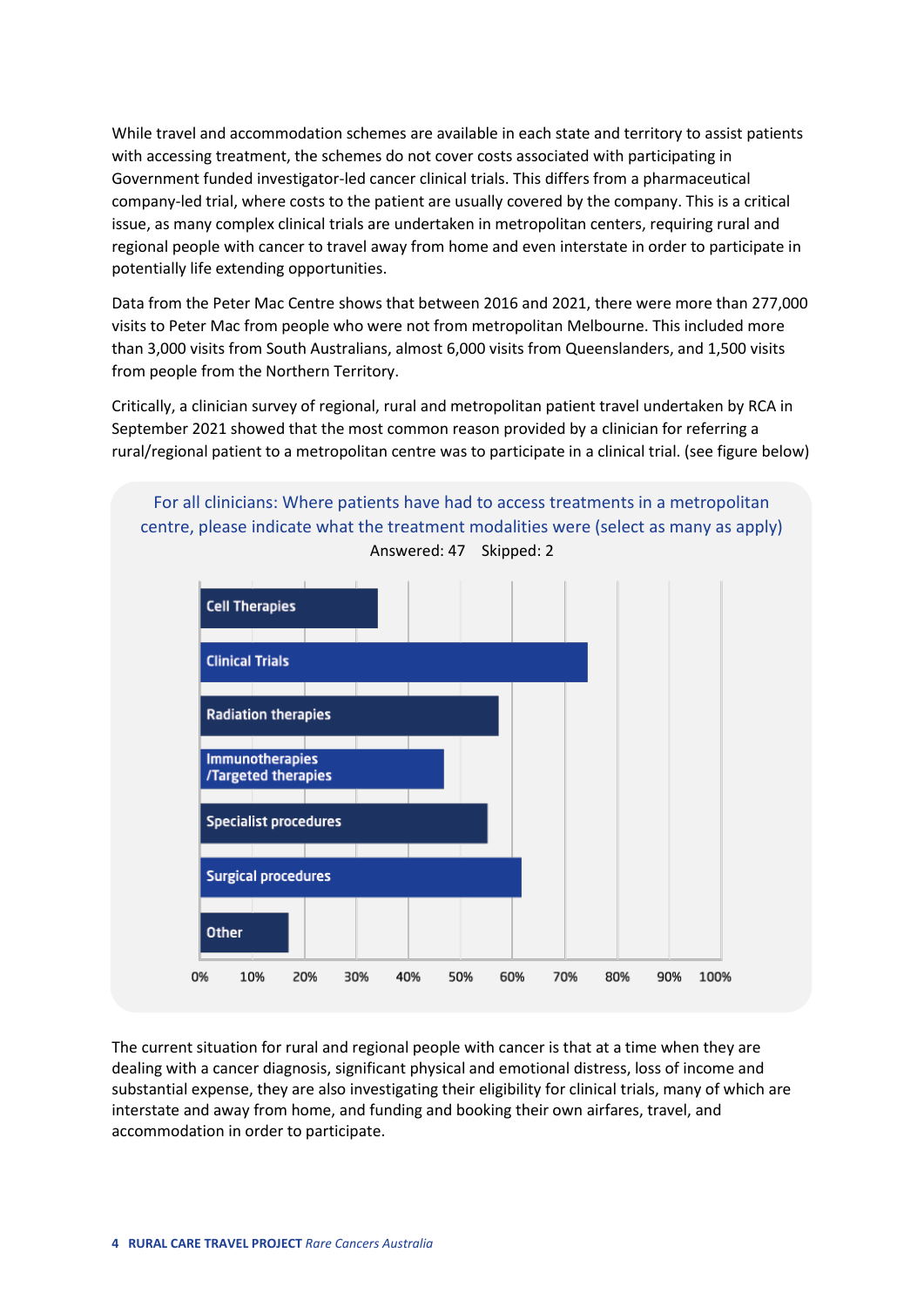This is a significant burden for people with cancer and their families and carers and in RCA's experience, the complexity of the process, as well as inadequate or non-existent levels of assistance, is prohibiting access to clinical trials for some patients.

It is vital that we ensure that regardless of their financial position, location, and personal situation, rural and regional Australians with cancer can participate in investigator-led clinical trials. These trials represent the best and last chance for many Australians living with cancer.



#### **Case study: Hosam**

Hosam, a young father of two little young children has lived with a superrare brain malignancy for four years. Much of this time has been spent enrolled in clinical trials and the initial expected prognosis for this young dentist has well-expired due to the rapid evolution of opportunities for patients like Hosam in Australia. Unfortunately, Hosam and his family live in Western Australia and costs in the order of 100s of thousands of dollars

have been paid out of pocket to allow him to travel the country, from coast to coast, chasing the gold standard Australia has to offer to extend his young life. An example of this is his extended family being forced to sell their homes and having to crowd-fund, both of which strike at the heart of dignity for Australian families already in emotional peril, like Hosam's. Having been devastated by Case his cancer diagnosis, his family continue to fundraise to fulfill his dream of seeing his children grow up, whilst clinical trials represent his standard of care and his best hope.



#### **Case study: Madonna**

Madonna was a much-loved mother who was diagnosed with a rare sarcoma that led her down a path to Rare Cancers Australia (RCA), specialists in cancer navigation. The journey for Madonna, diagnosed with a poor-prognosis cancer was compounded by living in a regional area of Queensland. Having worked all her life as a police officer, Madonna was fortunate enough to have had financial resources to access treatments

and specialists in metropolitan centers. For two years, she and her carer, husband Greg, relied on clinical trials and emerging therapies. When Madonna contacted RCA, she was enrolled in a clinical trial and was receiving a targeted therapy for her particular molecular profile, cutting edge personalised medicine. She had picked up the phone to tell the trials coordinator that she would no longer be able to travel to Sydney as her finances were depleted - she was dropping out of the trial. When advised to call RCA we enrolled her to our Patient Support Program and helped provide finances to keep Madonna on that life extending study. She remained on it for a further nine months, a clinically confirmed extension of her life, precious time with her family and a priceless contribution to study data. Many people we support rely on clinical trials to stay alive, and there is currently no financial mechanism to support them to do so.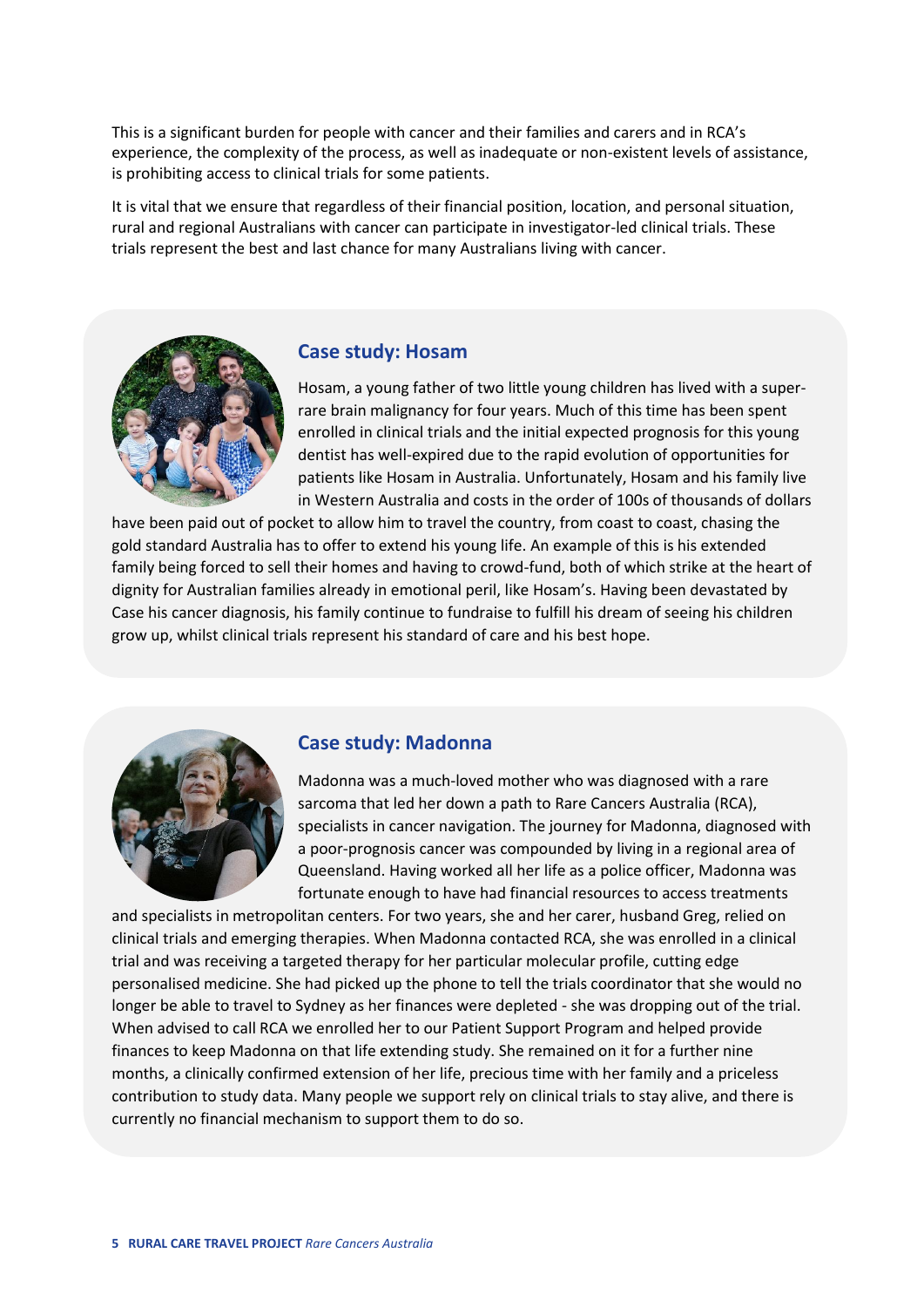## What are the benefits of this proposal?

The Federal Government has invested significant funding in recent years to increase the number of Australian-led clinical trials and improve patient access, including for people with rare and less common cancers.

However, we know that many regional and rural Australians are struggling to afford and organise their travel and accommodation to take advantage of these life-saving and life-extending treatments.

There is, therefore, a growing gap between the clinical trials offered in Australia and the ability of rural and regional patients to access them. This situation will only become more common as new cutting-edge treatments like the Federal Government funded Australian Bragg Centre for Proton Therapy in South Australia become operational and a plethora of clinical trials instigated (expected in 2024).

The Rural Care Travel Project will magnify the impact of the Federal Government's significant investments in clinical trials by ensuring patients from rural and regional Australia are physically and financially supported to participate.

## The Rural Care Travel Project will therefore:

- Boost opportunities for patients across Australia to participate in investigator-led clinical trials of new treatments.
- Improve recruitment to clinical trials, a well-documented challenge.
- Allow patients from all over Australia to access potentially lifesaving and life-extending treatments.
- Reduce the burden and costs for patients and their families.

It is important to note that the initiative will not fund patient participation in pharmaceutical company-led cancer clinical trials. The costs of participating in these trials are typically already fully covered by the company undertaking the trial.

## How much will it cost?

RCA estimates the total cost of the pilot would be \$3.86 million over two years.

| 2022-23                | 2023-24 |
|------------------------|---------|
| $\frac{1}{2}$ \$1.36 m | \$2.5 m |

#### This cost estimate takes into account the following:

- \$760,000 to support up to 200 patients in the first year and \$1.9m to support 500 patients in the second year (a cost of \$3,800 per patient)
- \$600,000 per year to establish the pilot and support a small team of staff within RCA who will lead the pilot and support patients to book their travel and accommodation.

Note that these costs are based on RCA's demonstrated experience in supporting patients to access treatments including CAR-T cell therapy for regional and rural patients.